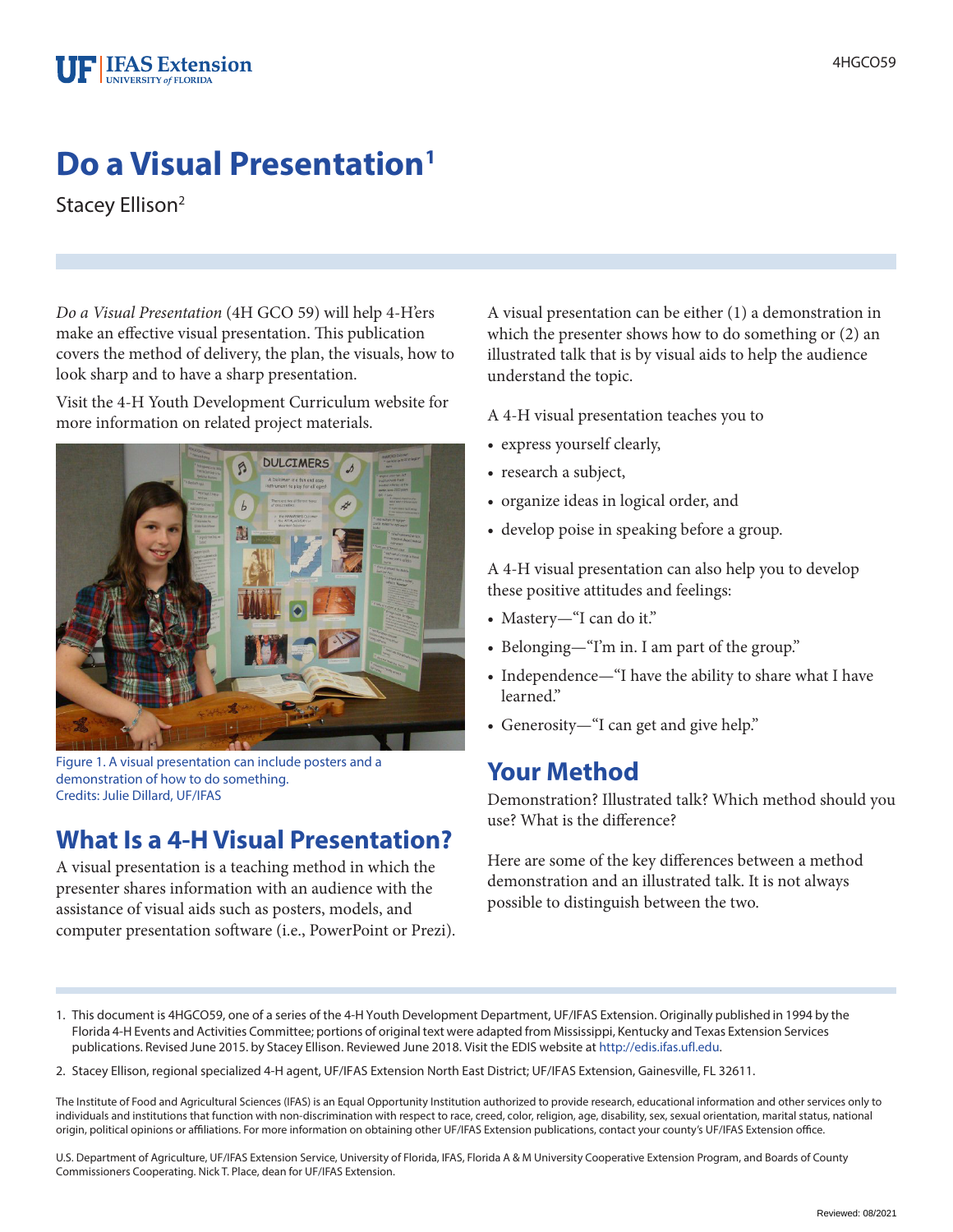#### **Demonstration**

- A demonstration is *doing*.
- A demonstratation is when you *show how*. As you show how, you tell how.
- In a demonstration, you make something or *do* something. There is always a finished product.

#### **Illustrated Talk**

- An illustrated talk is *talking*.
- A illustrated talk is when you *tell how* with the aid of visuals.
- In an illustrated talk, you use visual aids such as *charts*, *pictures*, *models*, and *cut-outs*.



Figure 2. In an illustrated talk, you *tell how* something happens. Credits: Julie Dillard, UF/IFAS

As you start to select a method for your presentation, ask yourself questions such as the following:

- Do I want to show and explain the actual steps in doing something? Then give a demonstration.
- Are visuals the best way to explain your topic? Give an illustrated talk.
- Can you take all the equipment needed or does space allow use of equipment? If the answer is "no," do an illustrated talk.
- Are you teaching members of a small group a new skill? Use a demonstration.

## **Individual or Team Demonstration**

When the demonstration requires more work than one person can do alone, a team demonstration is called for. Extra practice is usually required in a team effort so that the two participants can better coordinate their parts. Both team members should participate equally in the speaking and showing of the presentation.

## **The Place to Begin**

Select a subject that

- interests you,
- relates to one of your projects,
- is of practical value, and
- challenges your ability.



Figure 3. Think about what would be a good subject for your presentation. Credits: Monkey Business Images Ltd/Monkey Business/ Thinkstock.com

Narrow the subject to one main idea or theme. Choose a subject that is both broad enough to allow you to teach your audience something meaningful but also narrow enough that it may be covered adequately in the time allowed.

Select a title that

- relates to the subject and is "catchy,"
- is original,
- is short, and
- suggests the subject without telling the whole story.

Sometimes it is easier to select an idea, develop the visual presentation, and then decide on a title.

## **Consider the Length**

You will want your presentation to be long enough to cover the subject, but short enough to keep your audience's attention.

For competitive 4-H events in Florida, the length should be at least 5 minutes but not more than 12 minutes for senior members.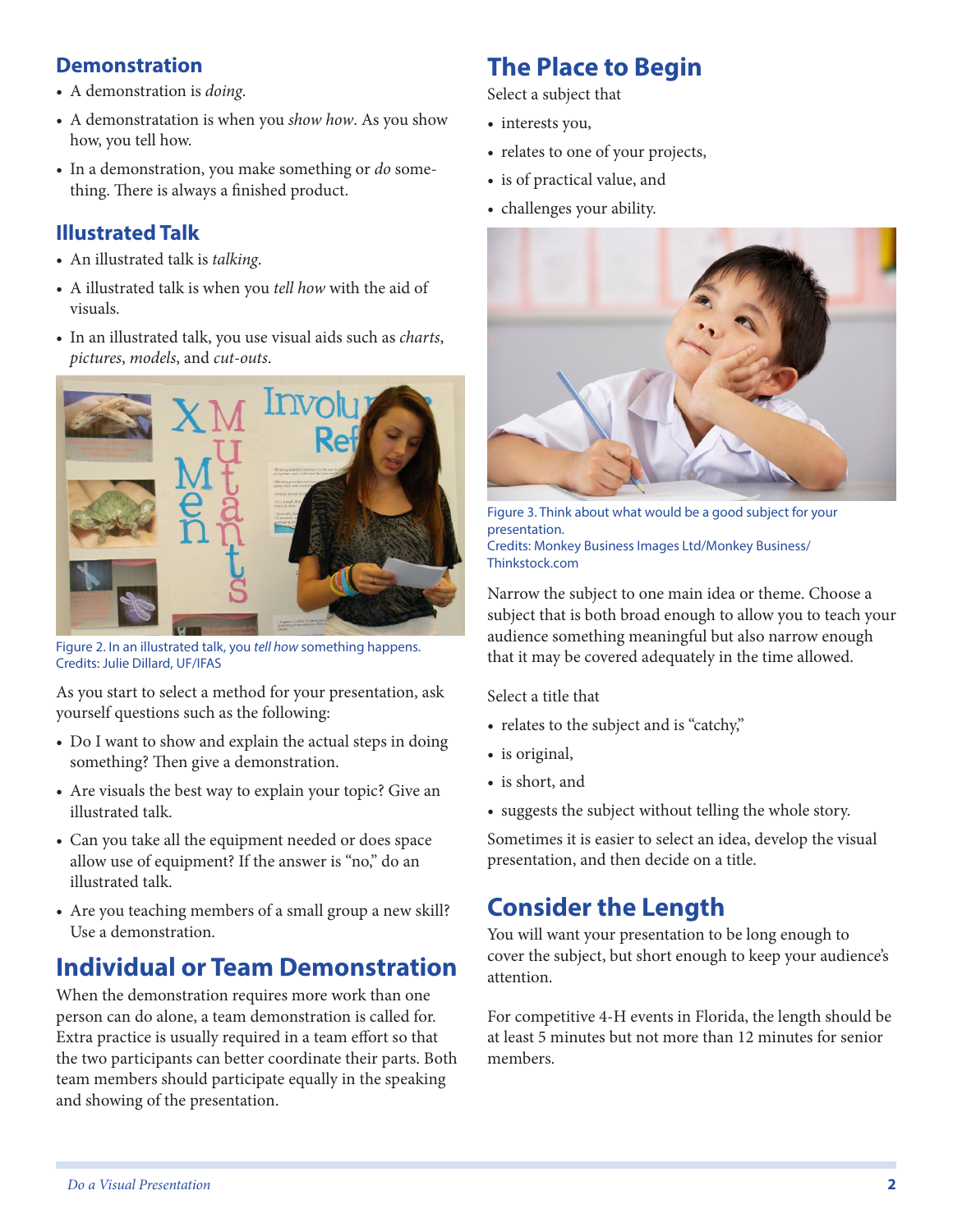## **Your Plan**

An outline helps you to organize your presentation and to make it more effective. An outline involves

- listing the supplies you need (such as equipment, easel, and charts);
- collecting information that is correct and approved by UF/IFAS Extension;
- listing the steps to be shown, in order;
- deciding what you will say along with each step; and
- planning how you will use equipment and materials.

#### **The Skeleton Outline**

A basic outline includes the following sections:

- Introduction
- Body
- Summary

#### **Introduction**



Figure 4. Start off your introduction by getting the audience's attention. Credits: Oatyco/iStock/Thinkstock.com

Your introduction should be comprised of three parts: (1) an attention-getter, (2) an introduction to yourself, and (3) an introduction to your talk and what your audience will learn.

Begin by getting the attention of your audience. Instead of beginning with, "Good morning, I am…," try an interesting statement that is related to your presentation that instantly gives your audience an idea of what you will be discussing. Try a quote, shocking statistic, or even a joke. This is your chance to sell your subject to the audience

After gaining the attention of the audience, you can introduce yourself, the title of the demonstration, and a few key points that you will be covering. For example, "Would you believe that the number one factor in whether or not a child does well in school is the amount of sleep they get at night? My name is Clover Dan, and today in my demonstration, "Counting Sheep," I will be sharing with you why it is so important that children get enough sleep each night."

Make a smooth transition into the main part of your presentation.

### **Body (Main Part)**

This is the place where your knowledge of the subject and your skill in selling the subject comes across to the audience.

It is imporant to do the following:

- Use your own words.
- Discuss the main parts in a logical order.
- Use accurate and up-to-date information.
- Use factual information. UF/IFAS Extension and your local county Extension office are excellent sources of information.
- Talk to the audience. You may use note cards to assist you, but relying on them will limit your eye contact with the audience.
- Use appropriate visuals.
- Cover the subject.
- Eliminate unnecessary information that does not contribute to the main parts.

#### **Summary**

- Highlight the main points of the presentation.
- State sources of information.
- Ask for questions.

### **Your Visuals**

A well-chosen visual can make the difference between success and failure in a presentation. Experiment to determine the type of visual best suited to your topic—objects, posters, charts, cartoons, flip charts, or something else.

If you are using equipment, do the following:

- Select the best possible piece for the job.
- Arrange in order of use.
- Make sure equipment is in good working order.